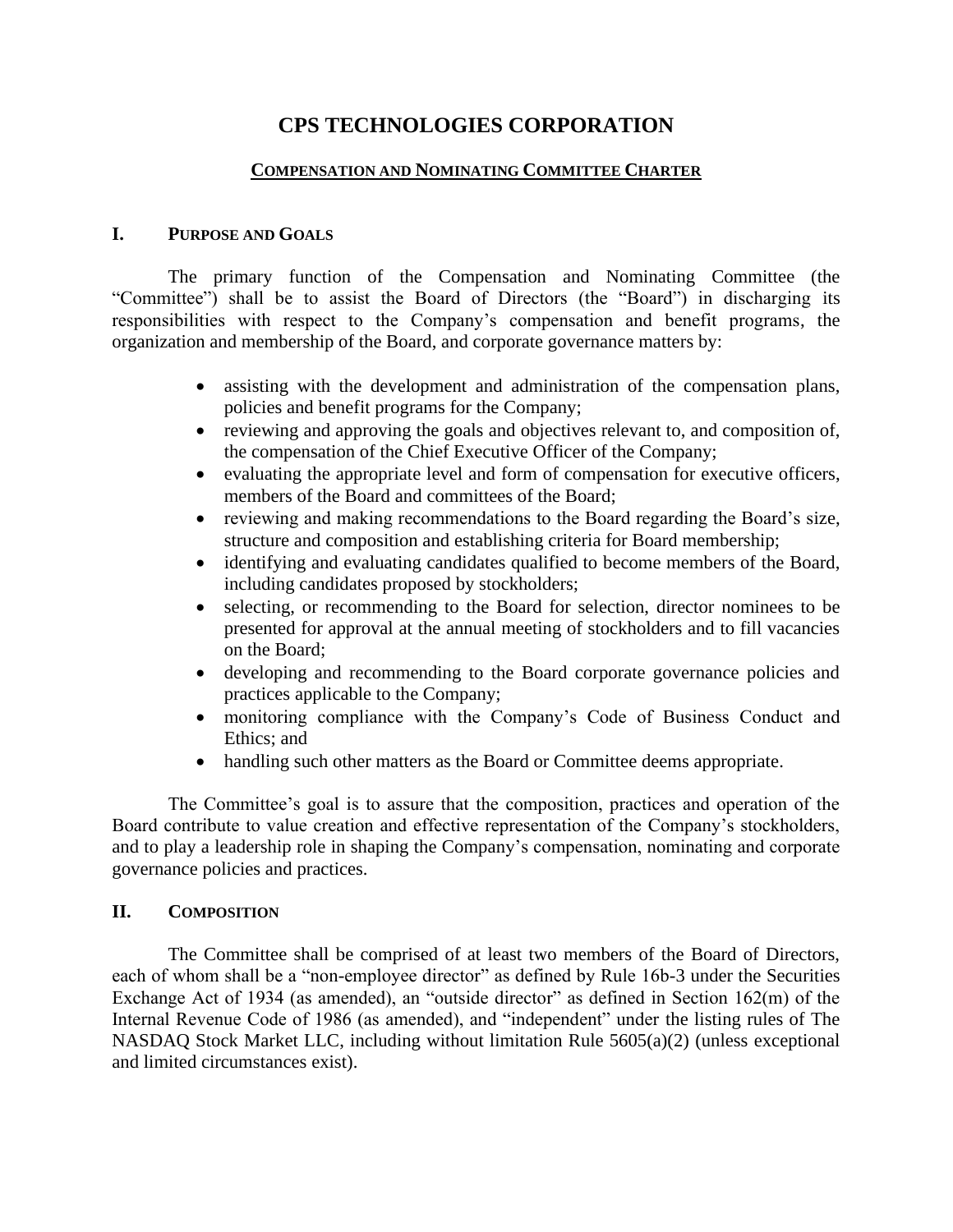Committee members will be appointed by the Board and shall serve until their successors are duly elected and qualified or until their earlier resignation or removal. The Committee's Chairman shall be selected by the Board or, if no such individual is selected, by the vote of a majority of the full Committee. Vacancies on the Committee shall be filled by a majority vote of the Board, and no member of the Committee shall be removed except by a majority vote of the Board.

The Committee shall have the authority to form, and delegate any of its responsibilities to, subcommittees as it deems appropriate. Any such subcommittee shall report on its activities to the full Committee at its next meeting.

### **III. MEETINGS, ADVISORS AND REPORTS**

The Committee shall meet as often as its members deem necessary to perform its responsibilities and fulfill its duties, *provided* that the Committee meet at least once a year. The Committee Chairman shall preside, when present, over all meetings of the Committee and shall set the agenda for each meeting. Any member may suggest items for inclusion on the agenda for the Committee's consideration. Meetings of the Committee may be called by the Chairman, the Chief Executive Officer, or any two or more members of the Committee.

The Committee shall determine its own rules of procedure, which shall be consistent with the By-laws of the Company and this Charter. A majority of the Committee shall constitute a quorum for the transaction of business, and the action by a majority of those present at a meeting at which a quorum is present shall be the act of the Committee. The Committee may meet in person, by telephone, or by video conference and may act by written consent in lieu of a meeting.

The Committee shall have the authority in its sole discretion to retain advisors (internal and external), including but not limited to compensation consultants, outside legal counsel, other advisors and third party search firms ("advisors"), and seek advice from such advisors, to assist the Committee in the performance of its duties. The Committee shall be directly responsible for the appointment, compensation and oversight of such advisors and shall have the authority to terminate any such engagement. The Company will provide for appropriate funding, as the Committee determines, for the payment of reasonable compensation for any such advisor. In determining whether to select, or receive advice from, any such advisor, the Committee may take into consideration the following independence factors:

- the provision of other services to the Company by the advisor's employer;
- the amount of fees received from the Company by the advisor's employer, as a percentage of the total revenue of the employer;
- the policies and procedures of the advisor's employer that are designed to prevent conflicts of interest;
- any business or personal relationship of the advisor with a member of the Committee;
- any stock of the Company owned by the advisor; and
- any business or personal relationship of the advisor or the advisor's employer with an executive officer of the Company.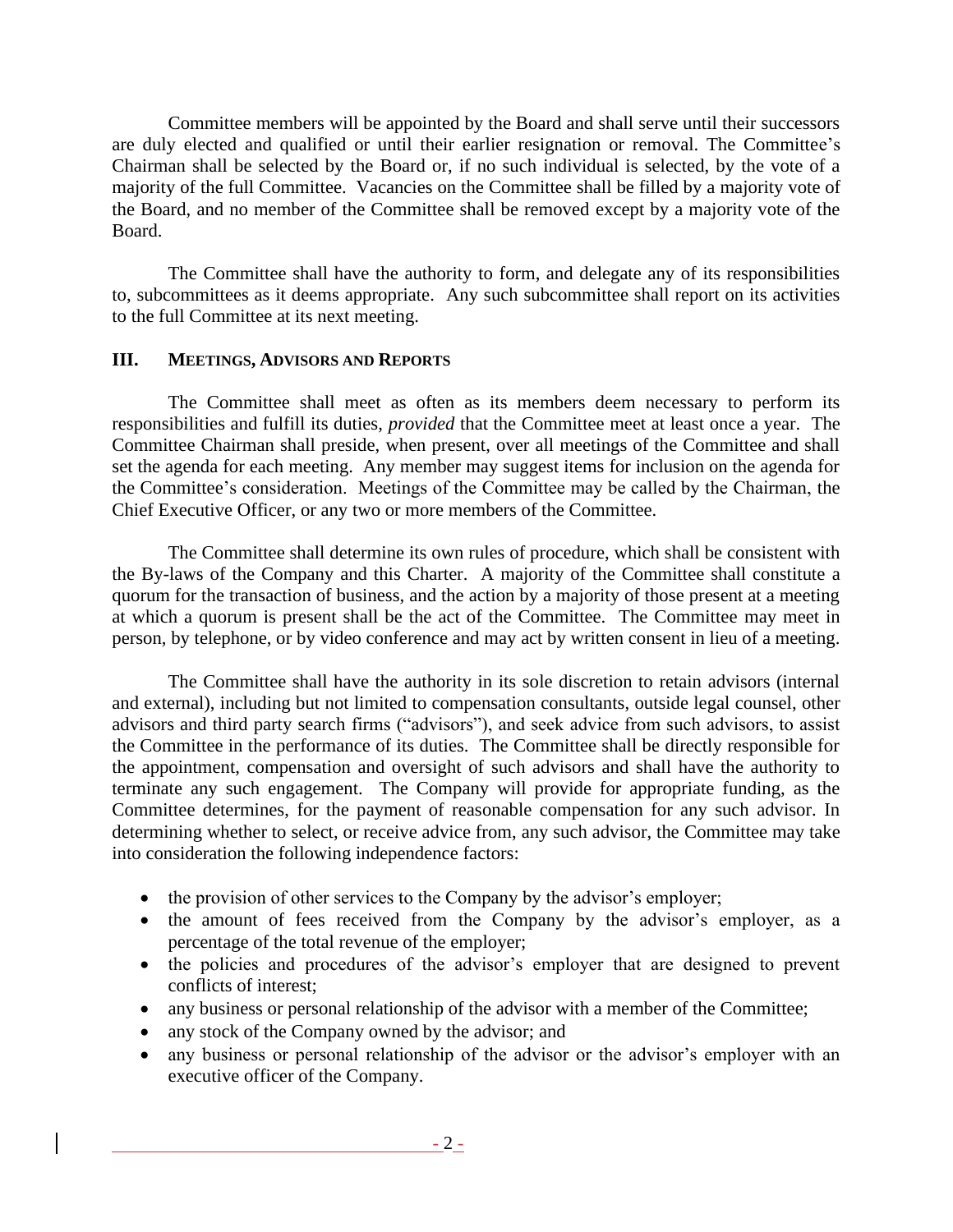Independence assessments shall be made annually and shall be conducted for any advisor that provides advice to the Committee unless his or her role is limited to certain permitted activities that do not raise conflict of interest concerns under applicable rules. Nothing herein shall be construed to require the Committee to implement or act consistently with the advice or recommendations of any advisor, or to affect the ability or obligation of the Committee to exercise its own judgment in the fulfillment of its duties. In addition, nothing herein shall be deemed to require that an advisor be independent; the Committee may select, or obtain advice from, any advisor it prefers, including those that are not independent, so long as the assessment above is conducted.

The Committee may invite members of management to attend Committee meetings and shall have full access to all members of management.

The Committee will make regular reports to the Board and propose any action to the Board as it deems necessary. The Committee shall further keep a record of its actions and proceedings.

The Committee will review and reassess the adequacy of this Charter annually and recommend any proposed changes to the Board for approval. The Committee shall also annually evaluate its own performance.

### **IV. AUTHORITY AND RESPONSIBILITIES**

The Committee has the following specific authority and responsibilities, and may perform any other activity consistent with this Charter, the Company's By-laws and applicable law as the Committee or Board deems necessary or appropriate.

### Compensation

- *Compensation Generally.* Advise and provide guidance with respect to the compensation strategy and philosophy of the Company to meet the Company's compensation goals and objectives.
- *Executive Compensation.*
	- 1. Assist with the development of an executive compensation program supportive of the achievement of the Company's strategic goals and objectives and that will both attract and retain individuals critical to the success of the Company and align employees' interests with the success of the Company.
	- 2. Review and approve the goals and objectives relevant to the compensation of the Chief Executive Officer of the Company. As part of the determination of the Chief Executive Officer's compensation, the Committee shall, after receiving input from the Board, annually evaluate the Chief Executive Officer's performance in light of corporate goals and objectives and recommend the Chief Executive Officer's compensation (including but not limited to base salary, bonus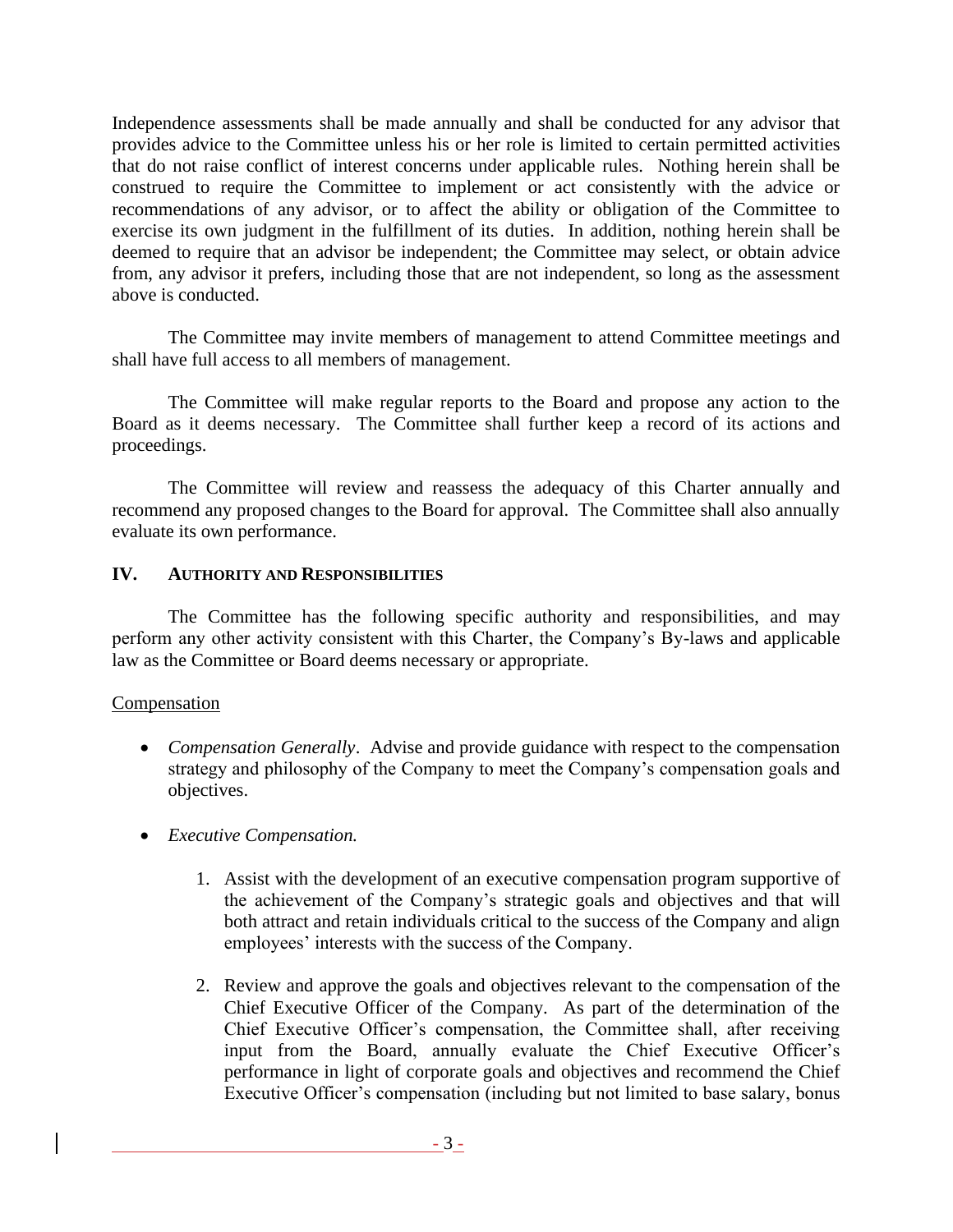and option grants) and other material terms of employment based on this evaluation. In no event shall the Chief Executive Officer be permitted to be present during voting or deliberations by the Committee on his or her compensation.

- 3. After receiving input from the Board, annually review for each senior management team member of the Company:
	- corporate goals and objectives relevant to executive compensation,
	- compensation levels and the mix of compensation instruments, including incentive awards (and in making this determination, the Committee shall consider the Company's performance and relative stockholder return, the value of similar compensation instruments at comparable companies, and the value of awards to such executive in past years),
	- the annual base salary level,
	- short and long-term incentive opportunity levels,
	- employment and consulting agreements, severance arrangements, and change in control agreements/provisions as, when and if deemed appropriate, and
	- any special or supplemental benefits.
- *Director Compensation.* Annually evaluate the appropriate level and form of compensation for members of the Board and committees of the Board, and recommend changes to the Board when appropriate.
- *General Compensation Programs.* Monitor and review all general compensation strategies and programs, including equity incentives and benefit programs, applicable to the Company's employees.
- *Report for Proxy Statement.* Produce, if necessary, an annual report on executive compensation to be included in the Company's proxy statement in accordance with applicable rules and regulations.
- *Plans and Policies.* Review and make recommendations to the Board and the stockholders regarding existing and proposed equity-based and incentive plans and administer or approve the administration of such plans, including with respect to the grant of awards thereunder. Determine the Company's policy regarding deductibility of compensation under Section 162(m) of the Internal Revenue Code. Determine whether the Company has established an appropriate governance structure for the employee benefit plans of the Company and its affiliates.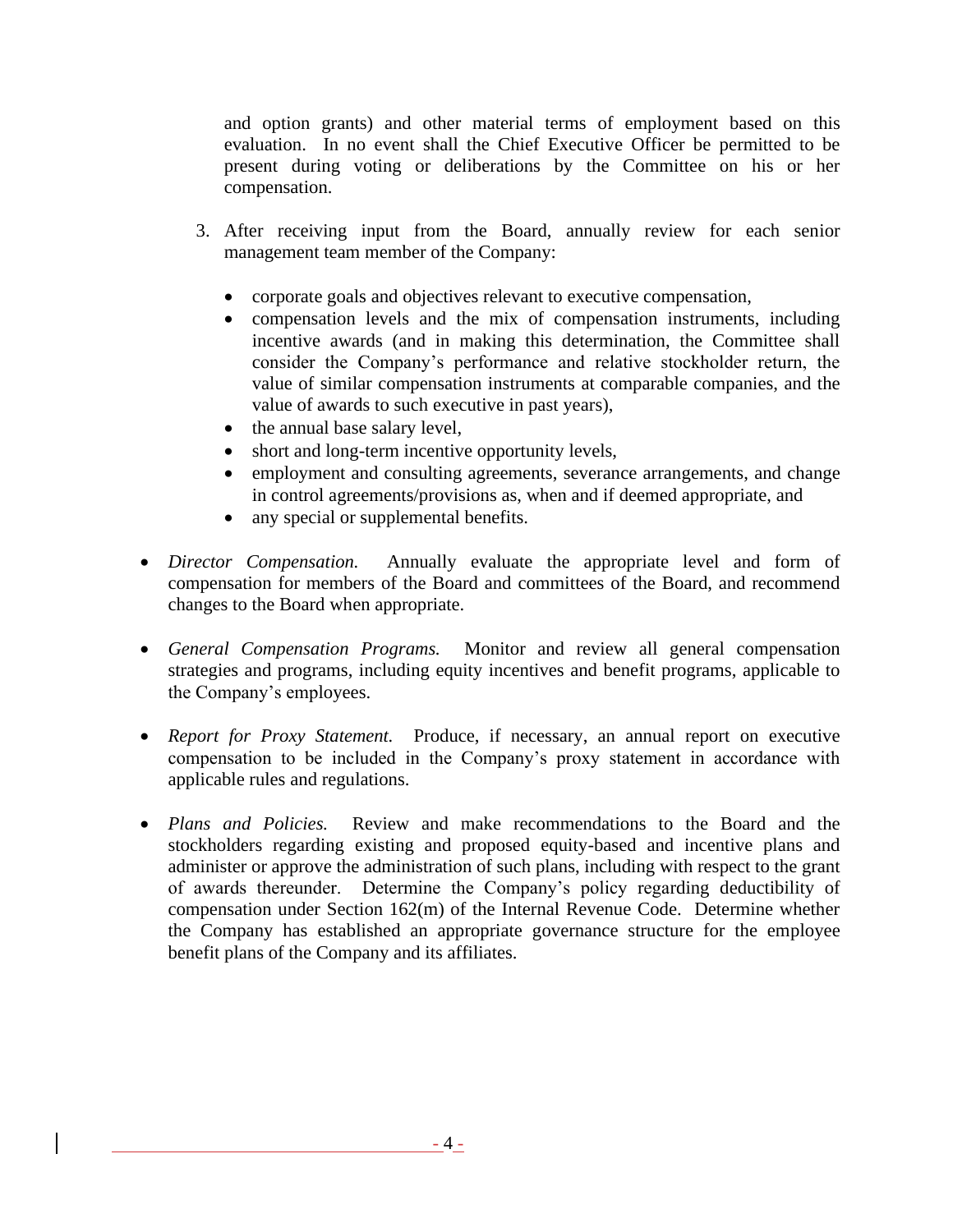### Nominations

- *Criteria.* Develop and recommend to the Board criteria for the selection of individuals to be considered as candidates for election to the Board.
- *Identification of Candidates.* Actively seek and identify individuals qualified to become members of the Board.
- *Evaluation of Candidates.* Review and evaluate director candidates, including candidates submitted by stockholders, and develop and implement the Company's policies and procedures with respect to stockholder nominations.
- *Nominees.* Select or recommend nominees for directors to be presented for stockholder approval at the annual meeting of stockholders.
- *Vacancies.* As necessary, select or recommend director nominees to fill vacancies on the Board.
- *Committees.* Advise the Board on committee member qualifications, appointments and removals (taking into account the functions of each committee and the qualifications of Board members), committee structure and operations, and committee reporting to the Board.
- *Composition.* Develop policies and make recommendations to the Board regarding the size, structure and composition of the Board.
- *Oversight.* Review and oversee the evaluation of the Board and its committees, which may include developing and recommending an annual self-evaluation process.

### Governance

- *Policies and Practices.* Develop and recommend to the Board corporate governance policies and practices applicable to the Company, and monitor and review such guidelines and recommend changes deemed necessary or appropriate by the Committee.
- *Code of Ethics.* Monitor compliance with the Company's Code of Conduct, and review such code and recommend any changes deemed necessary or appropriate by the Committee.
- *Assistance.* Generally advise the Board, as a whole, on corporate governance matters and perform any other activities consistent with this Charter, the Company's By-laws and governing law, as the Committee and/or the Board deems appropriate.